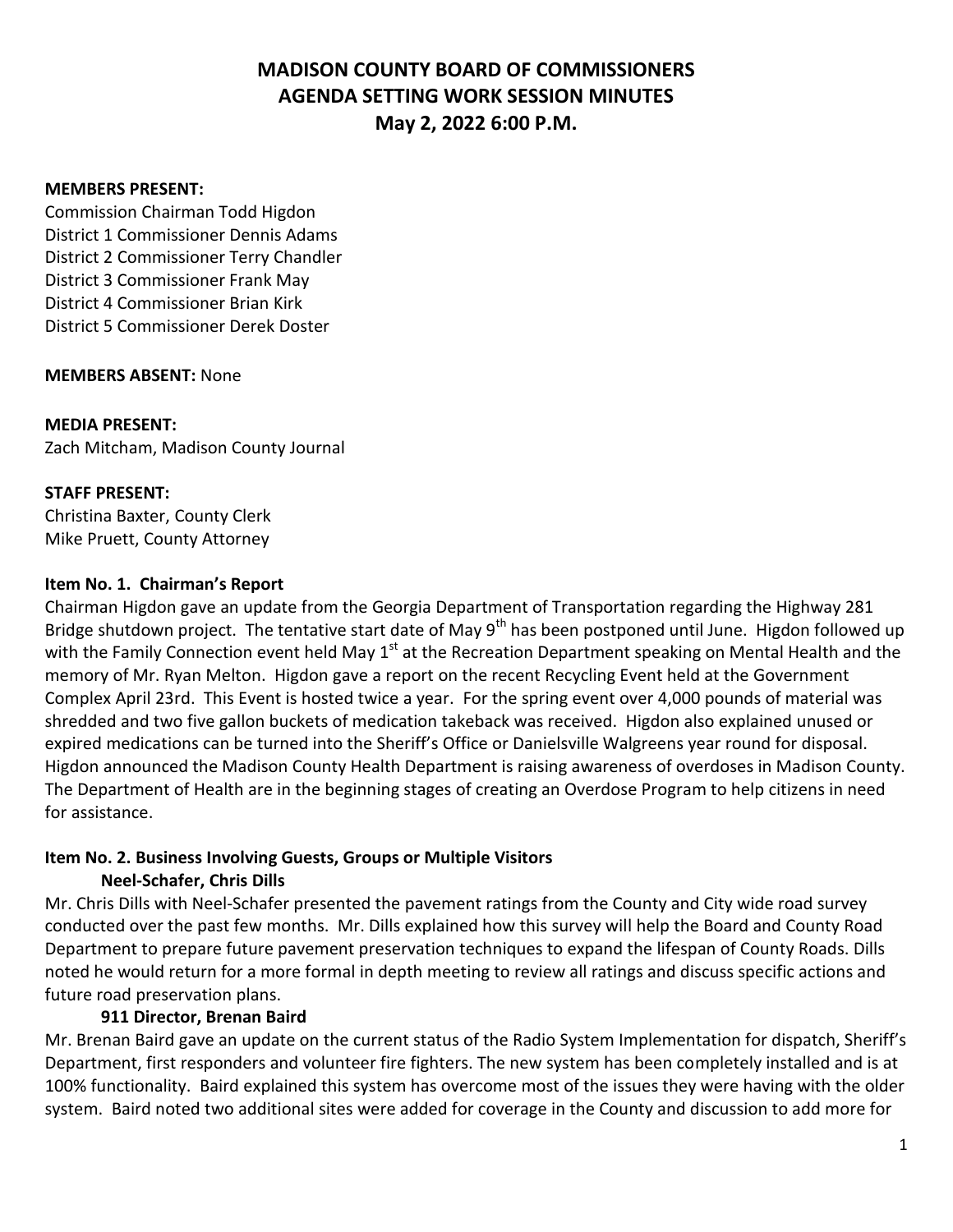low range areas. Commissioner Doster requested a final collective report from all departments using the radio system to be present by the first Board of Commissioner's meeting in August. Commissioner Chandler asked Mr. Marc Perry to address some concerns from the Volunteer Fire Fighters perspective. Mr. Perry addressed the Board with areas the coverage is not adequate. Commissioner Adams asked for all departments to contact Mr. Baird within 60 days to discuss the short comings of the radio system. Adams request for Baird to put together all of the concerns from each department and contact the radio vendor to address each concern and present an action plan at the August Work session.

## **Hope Hill Inc., Mitchell Hill Preservation**

Mr. Mitchell Hill approached the Board discussing a new non-profit corporation, New Hope Inc. New Hope is for citizens in need for emergency housing. New Hope's goals are to provide emergency shelter for emergency situations of home displacement. Mr. Hill said in Madison County there are 112 homeless children in the County school system. New Hope has a goal to help provide housing for homeless students. Mr. Hill announced there will be qualifications for Housing assistance. Currently the non-profit is working towards raising funds to either build or buy homes for emergency shelter. Mr. Hill asked the Board of Commissioners for assistance with funds to apply for grants and resources for funds.

## **Item No. 3. Hearings and Actions on Rezone Matters, Special Use Permits, Zoning Matter, Etc. Public Hearings and Action:**

**1. Brenda Escobedo** is requesting to rezone her 5.9 acre property from A2 to RR to allow her to cut out two acres to sell to a family member to live on. The property is located at 0 Neese Commerce Road on map 0015 parcel 143-A03 in **District 1**.

Planning and Zoning Chairman Scott explained the rezone request and stated Planning and Zoning voted five to zero to approve.

Chairman Higdon asked if anyone would to speak in favor of the Request. Brenda Escobedo spoke in favor. Chairman Higdon asked if anyone would like to speak in opposition of the request. No one came forward. On motion by Commissioner Adams and second by Commissioner Chandler the Board voted to approve the rezone request with the condition the remaining 3.9 acres be combined with the adjoining A2 property. The vote was as follows: Commissioner Adams, Chandler, May, Kirk and Doster voted YES to approve.

**2. Steven & Candace Bradley** are requesting to rezone their 15.94 acre property from A1 to A2 to combine .82 acres from adjoining A2 property for a suitable building site to build a home for his disabled brother. Property has unsuitable soil for septic system. The property is located at 1025 Lem Edwards Road on map 0047 parcel 073 in **District 3**.

Planning and Zoning Chairman Scott explained the rezone request and stated Planning and Zoning voted five to zero to approve.

Chairman Higdon asked if anyone would to speak in favor of the Request. Steve Bradley spoke in favor. Chairman Higdon asked if anyone would like to speak in opposition of the request. No one came forward.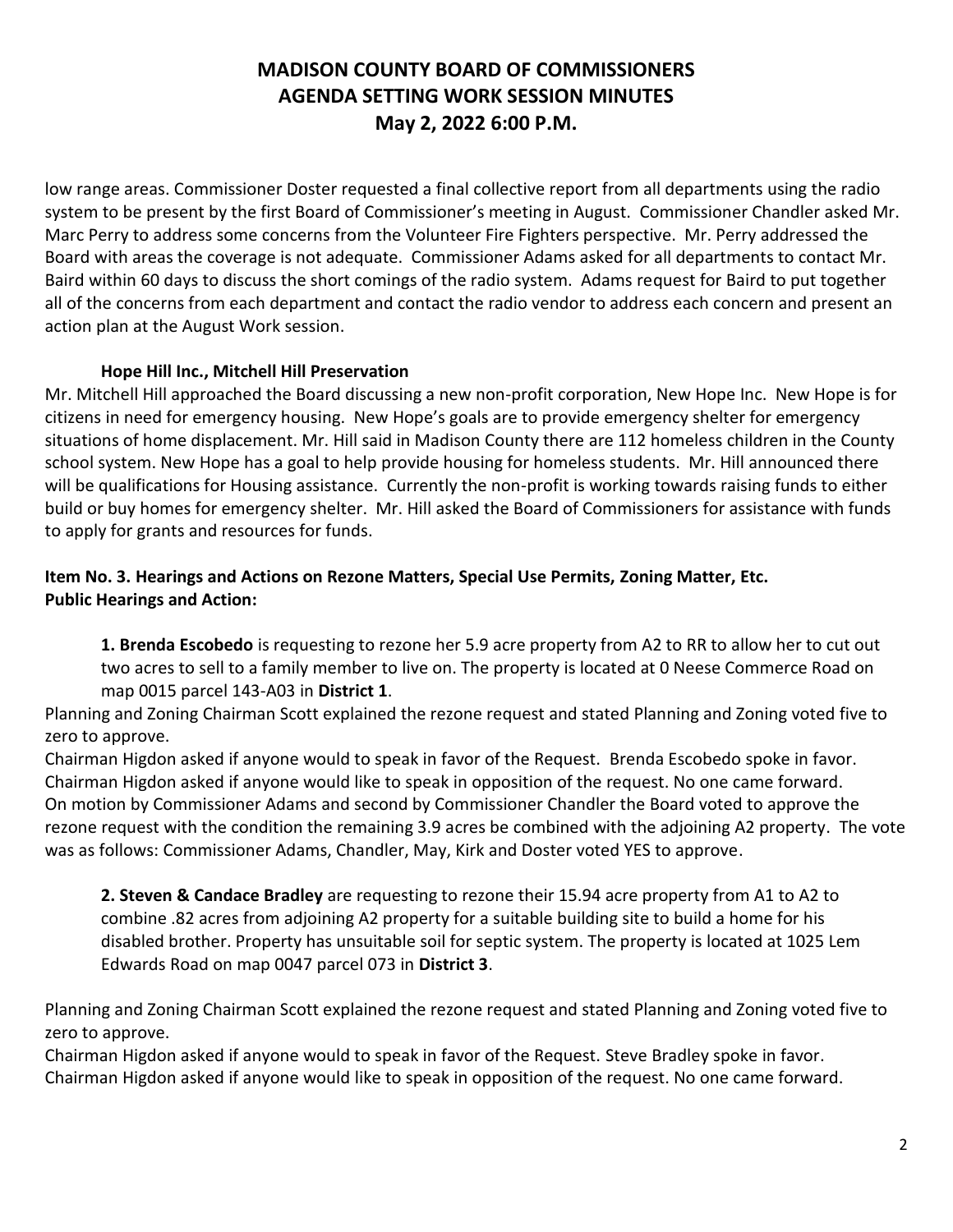On motion by Commissioner May and second by Commissioner Kirk the Board voted to approve the rezone request. The vote was as follows: Commissioner Adams, Chandler, May, Kirk and Doster voted YES to approve.

**3. Jimmy & Judy Bates** are requesting to rezone a portion (.69 ac) of their 13.54 acre property from A2 to RR to combine with adjoining RR property to give a courtesy buffer to neighbor. The property is located at 854 Jack Sharp Road on map 0046 parcel 178 in **District 5**.

Planning and Zoning Chairman Scott explained the rezone request and stated Planning and Zoning voted five to zero to approve.

Chairman Higdon asked if anyone would to speak in favor of the Request. Mr. Bates spoke in favor.

Chairman Higdon asked if anyone would like to speak in opposition of the request. No one came forward. On motion by Commissioner Doster and second by Commissioner Chandler the Board voted to approve the rezone request with the condition the property be combined with the adjoining 2.13 property. The vote was as follows: Commissioner Adams, Chandler, May, Kirk and Doster voted YES to approve.

 **4. Billy Crouch with Cajun Investments, LLC**, is requesting to rezone his 10 acre property from A1 to A2 to prohibit intensive farming practices on the property. The property may be used for future home sites for him or his children, or possible investment property. The property is located at 0 Jot Em Down Road/0 Thousand Oaks Drive on map 0008 parcel 017 in **District 2**.

Planning and Zoning Chairman Scott explained the rezone request and stated Planning and Zoning voted five to zero to approve.

The applicant was not present for the Planning and Zoning Public Hearing, concluding the request to be null and void. There was no Board action required.

**5. Robert & Wendy Toll** are requesting to rezone their 39.22 acre property from A1 to A2 to prohibit intensive farming practices on the property. The property is located at 750 Davis Farms Road on map 0008 parcel 026 in **District 2**.

Planning and Zoning Chairman Scott explained the rezone request and stated Planning and Zoning voted five to zero to approve.

Chairman Higdon asked if anyone would to speak in favor of the Request. Mr. Toll and Victor Boutier spoke in favor.

Chairman Higdon asked if anyone would like to speak in opposition of the request. No one came forward. On motion by Commissioner Chandler and second by Commissioner Kirk the Board voted to approve the rezone request. The vote was as follows: Commissioner Adams, Chandler, May, Kirk and Doster voted YES to approve.

**6. Robert & Donna Kelley** are requesting to rezone their 29.59 acre property from A1 to A2 to prohibit intensive farming practices on the property. The property is located at 433 Thousand Oaks Drive on map 0008 parcel 022 in **District 2**.

Planning and Zoning Chairman Scott explained the rezone request and stated Planning and Zoning voted five to zero to approve.

Chairman Higdon asked if anyone would like to speak in favor of the Request. Mr. Kelley spoke in favor. Chairman Higdon asked if anyone would like to speak in opposition of the request. No one came forward.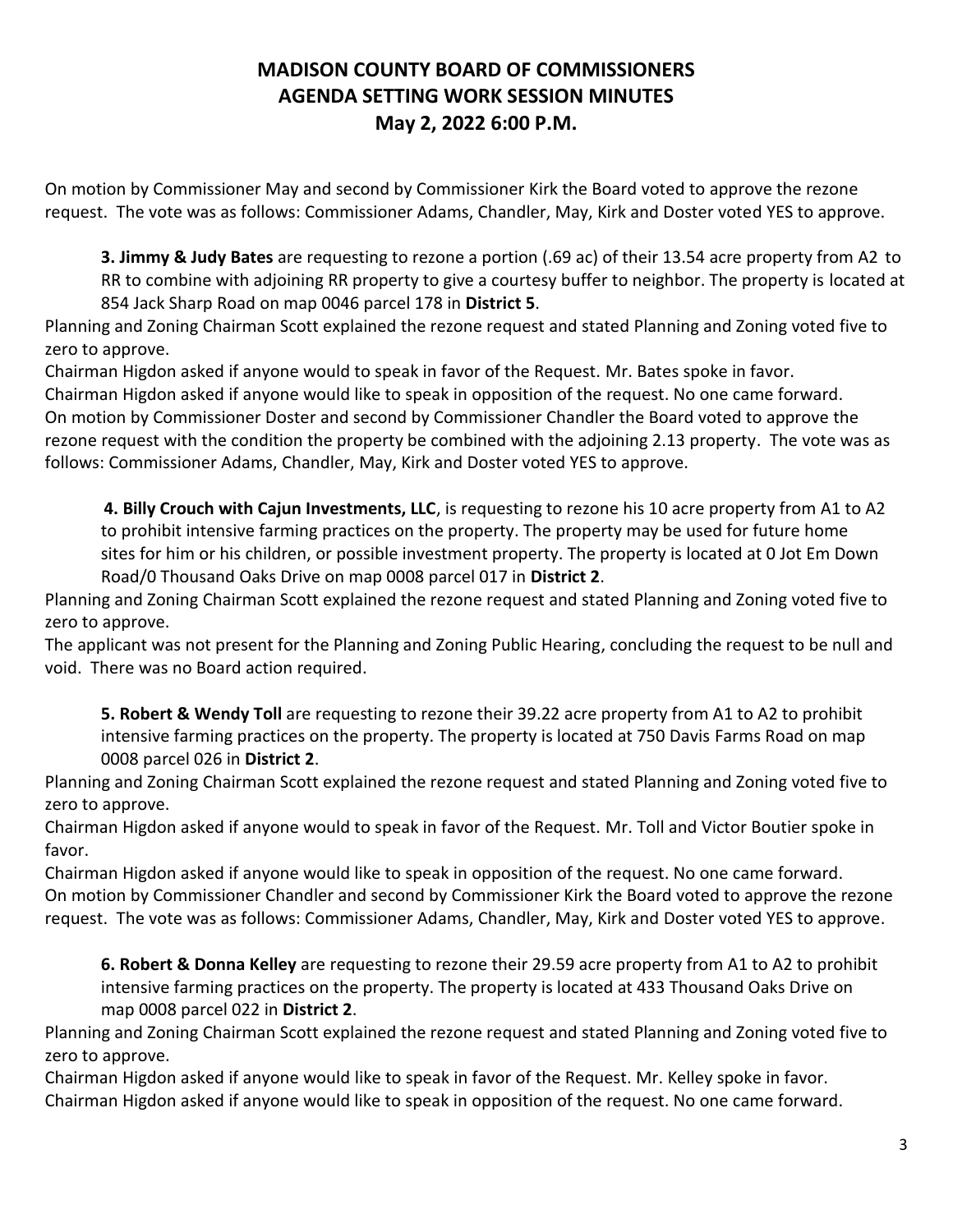On motion by Commissioner Chandler and second by Commissioner May the Board voted to approve the rezone request. The vote was as follows: Commissioner Adams, Chandler, May, Kirk and Doster voted YES to approve.

**7. Randy & Cindy Pethel** are requesting to rezone their 21.17 acre property from A1 to A2 to prohibit intensive farming practices on the property. The property is located at 545 Thousand Oaks Drive on map 0008 parcel 023 in **District 2**.

Planning and Zoning Chairman Scott explained the rezone request and stated Planning and Zoning voted five to zero to approve.

Chairman Higdon asked if anyone would to speak in favor of the Request. Mr. Pethel spoke in favor. Chairman Higdon asked if anyone would like to speak in opposition of the request. No one came forward. On motion by Commissioner Chandler and second by Commissioner May the Board voted to approve the rezone request. The vote was as follows: Commissioner Adams, Chandler, May, Kirk and Doster voted YES to approve.

**8. David Robbins** is requesting to rezone his 10.53 acre property from A1 to A2 to prohibit intensive farming practices on the property. The property is located at 176 Thousand Oaks Drive on map 0008 parcel 020 in **District 2**.

Planning and Zoning Chairman Scott explained the rezone request and stated Planning and Zoning voted five to zero to approve.

Chairman Higdon asked if anyone would to speak in favor of the Request. Mr. Robbins spoke in favor. Chairman Higdon asked if anyone would like to speak in opposition of the request. No one came forward. On motion by Commissioner and Chandler second by Commissioner Kirk the Board voted to approve the rezone request. The vote was as follows: Commissioner Adams, Chandler, May, Kirk and Doster voted YES to approve.

**9. Billy Norris** is requesting to rezone his three contiguous tracts of land from A1 to A2 to prohibit intensive farming practices on the properties. The properties are located at 0 Davis Farms Road on map 21 parcels 134 (10.13 ac), 135 (33.02 ac), and 136 (29.68 ac) in **District 2** (Note: There is a fourth contiguous tract located above these and he and his wife, Priscilla Norris, own all four parcels together. However, the fourth tract is listed in Priscilla's name and a separate rezone application has been submitted for it as well and is for the same purpose.)

Planning and Zoning Chairman Scott explained the rezone request and stated Planning and Zoning voted five to zero to approve.

Chairman Higdon asked if anyone would to speak in favor of the Request. Mr. Norris spoke in favor. Chairman Higdon asked if anyone would like to speak in opposition of the request. No one came forward. On motion by Commissioner Chandler and second by Commissioner May the Board voted to approve the rezone request. The vote was as follows: Commissioner Adams, Chandler, May, Kirk and Doster voted YES to approve.

**10. Priscilla B. Norris** is requesting to rezone her 20.45 acre property from A1 to A2 to prohibit intensive farming practices on the property. The property is located at 470 Dunneden Drive on map 0020 parcel 001 D in **District 2**. (Note: This is the fourth contiguous parcel of the four owned by Mrs. Norris and her husband, Billy Norris. Mr. Norris has submitted a rezone application for three of the parcels they own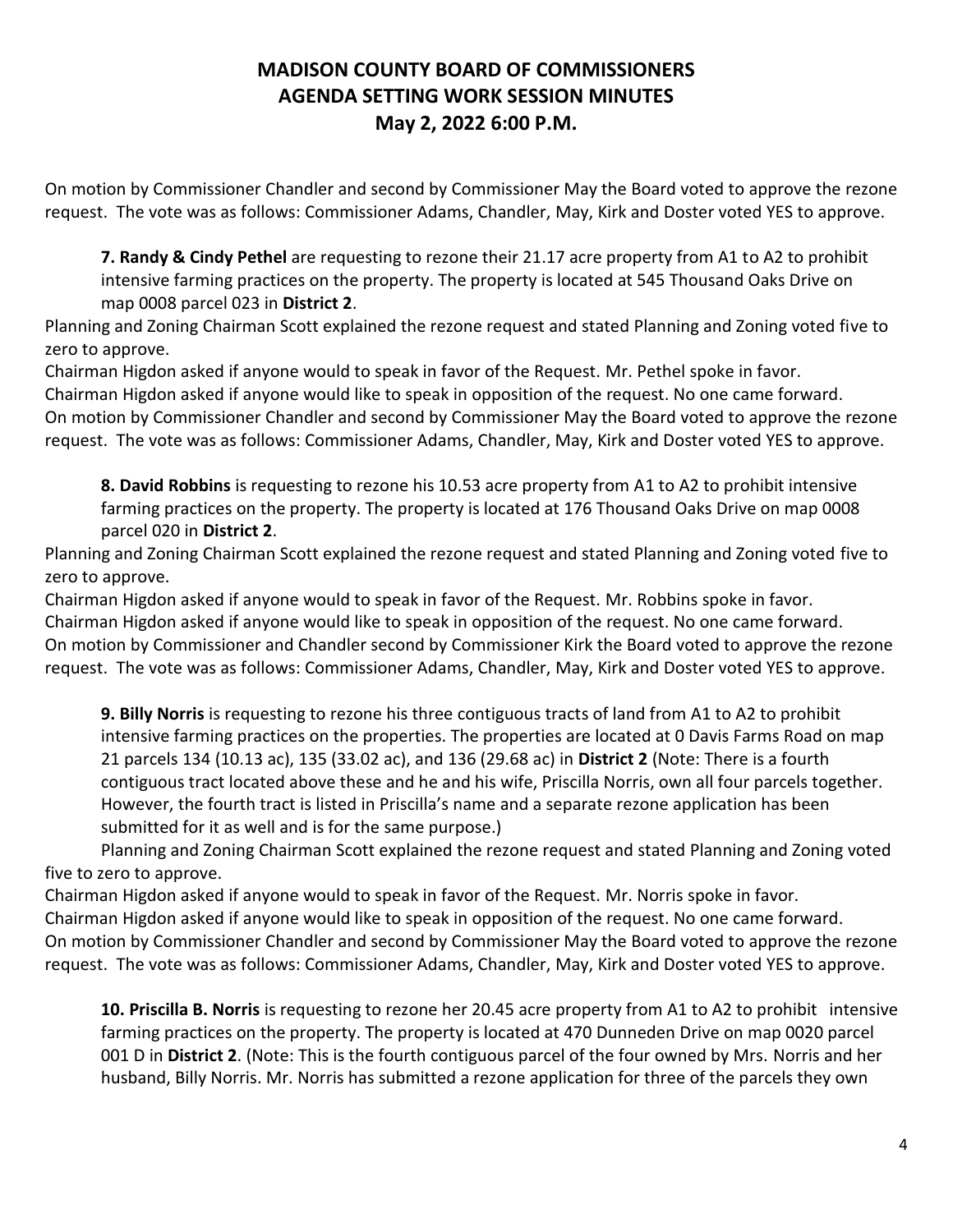together (134, 135, & 136). Mrs. Norris had to submit this separate request because the property was in her name only.)

Planning and Zoning Chairman Scott explained the rezone request and stated Planning and Zoning voted five to zero to approve.

Chairman Higdon asked if anyone would to speak in favor of the Request. Mrs. Norris spoke in favor.

Chairman Higdon asked if anyone would like to speak in opposition of the request. No one came forward. On motion by Commissioner Chandler and second by Commissioner Kirk the Board voted to approve the rezone request. The vote was as follows: Commissioner Adams, Chandler, May, Kirk and Doster voted YES to approve.

## **Zoning Matters:**

- 1. Amendments to Zoning Ordinance Article XII, Section 12.2 Building Permit Required
- 2. Amendments to the Subdivision Regulations Section 8.4 Preparation of Preliminary Plat and Distribution of Copies-

Section 8.4 # 3 Section 8.4 3 (b) Section 8.4 3(c) Section 8.4 3(d)

Christopher Roach, Building, Zoning and Code Enforcement Director approached the Board to discuss Zoning Matters number 1 and 2. The Board agreed to move forward with the required Public Hearings on June  $7<sup>th</sup>$ during the Planning and Zoning meeting and June 27<sup>th</sup> during the Board of Commissioners Regular Business meeting. Commissioner Chandler asked during this time to also amend the definition of Pole Barns. Commissioner Doster suggested to define digital copies format requirements.

- 3. Amendments to Subdivision Regulations Section 9.0-Application for Final Plat Approval
- 4. Amendments to the Subdivision Regulations Section9.4-Distribution of Final Plat

Items no. 3 and 4 under Zoning Matters were tabled for further review.

5. Temporary Moratorium

Mr. Dennis Moon approached the Board to encourage the Commission to stand strong in the zoning ordinance reconfiguration. Mr. Moon commended the Board for discussing a Moratorium and the approaching zoning challenges. Mr. Moon also stated the importance and desired need for zoning to protect all citizens in residential and agricultural zones.

County Attorney, Mike Pruett noted the current comprehensive plan taking place. Madison County citizen can attend the upcoming Public Workshops to voice their concerns. Madison County also has a website, Madison-compplan.com for citizens to complete surveys.

Commissioner Kirk strongly encouraged all citizens to take the survey and attend the Public Workshops.